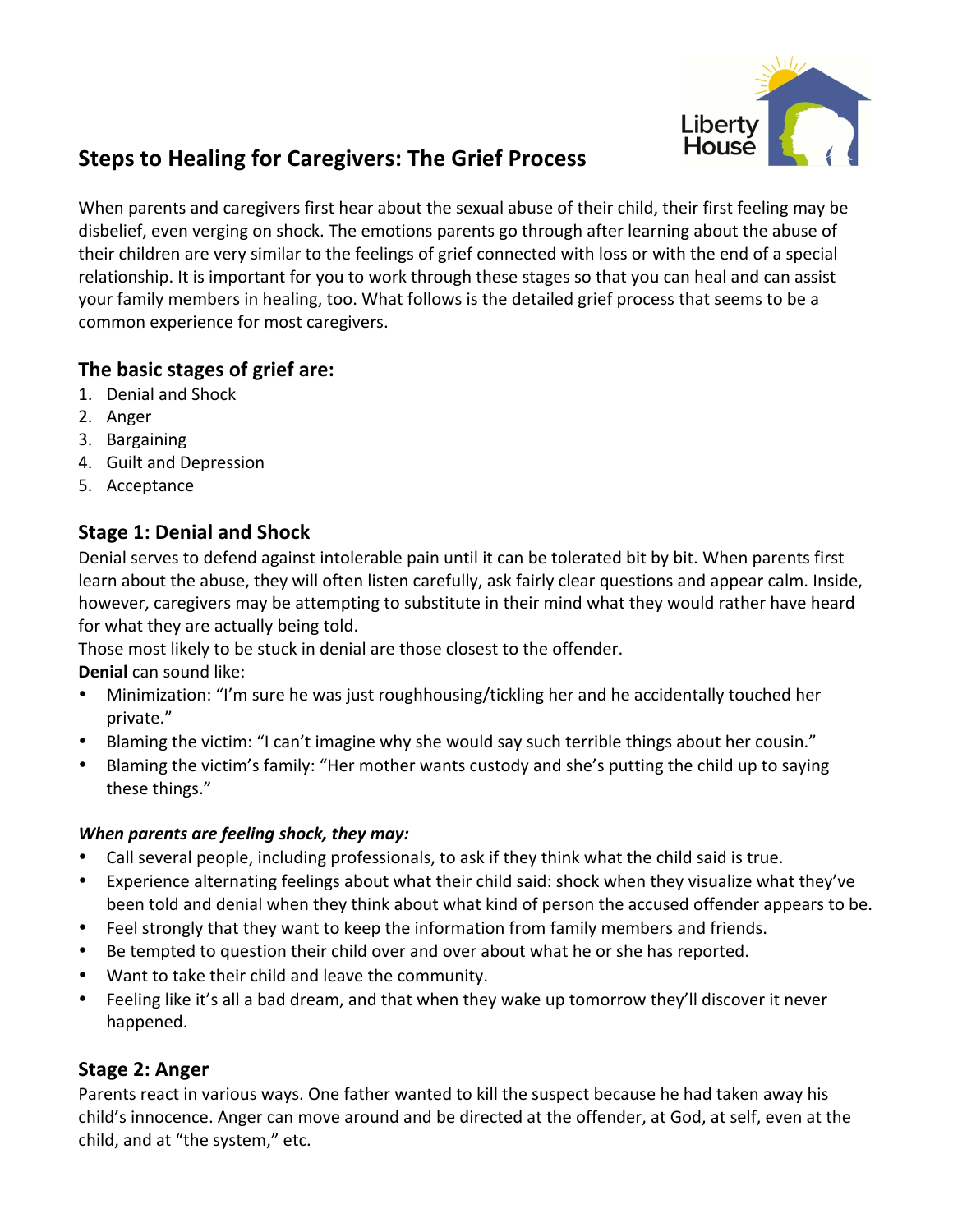#### *While caregivers are feeling anger, they might find themselves:*

- Calling the investigators and telling them they aren't doing their jobs properly or quickly enough.
- Fighting with family members about everything.
- Trying to place blame on family members or others (or themselves) for what has happened.
- Expecting the counselor to be angry too, and to be able to quickly fix things.
- Threatening to harm the suspect or his or her family.
- Going to the newspapers and demanding that the suspect be jailed immediately.

### **Stage 3: Bargaining**

As a caregiver, you may attempt to "bargain away" the abuse, to try to undo it and to move quickly back into normal activities. In this stage, caregivers try to make the whole situation go away in their mind. This is where the "what ifs" and the "if onlys" come in: "If only I hadn't worked that night," or "If only I hadn't married him," or "What if I had come home early like I had planned to." When you realize that there is nothing you can do to undo what has happened, you may become over-busy with other activities, projects, or sports. "I must be okay, because I'm too busy to think about what happened" is what caregivers are unconsciously saying to themselves. Unfortunately, families can get stuck in the bargaining stage as parents try to go back to their family's previous lifestyle. If you find yourself involved in bargaining and don't recognize what you're trying to do, complete healing within your family may never occur. It is not recommended that, instead, you sit at home and brood about this awful thing that has happened, but do accept that the abuse happened, and that it has effects on your family.

#### **Common Behaviors in the Bargaining Stage of the grief process:**

- Resisting going to counseling by canceling appointments.
- Being overly attentive to your child's needs and wants, feeling as if that will erase or make up for what happened.
- Resisting discussion within your family of the abuse and the problems it has caused.
- Busying yourself in unnecessary activity so there is less time to think about what happened.
- Demanding that family members "tough it out" or show super-human displays of non-emotion, and labeling or minimizing your feelings about the abuse. A father may think of himself as a "sissy" if he cries; the mother feels she is "hysterical" if she's upset. These labels can keep you from facing your underlying feelings.

### **Stage 4: Guilt and Depression**

Some professionals say that depression is anger we feel toward others, but instead direct at ourselves. By nature of their roles, parents can be the most guilt-ridden people in the world. A parent's reactions may be based on their feelings of guilt and depression: "I would look at my child and sob. She was so innocent. I just knew I had done something wrong in my parenting for this to have happened."

As a parent, you may place the blame on yourself, feeling guilty for whatever has happened to your child. Depression follows because the abuse has already taken place and you turn your anger at what has happened away from the abuser and back on yourself. When bad things happen to our children, we feel responsible. It is important to remember that *if there is no offender, there is no abuse*. Child sexual abuse is a choice and the offender is always the one at fault.